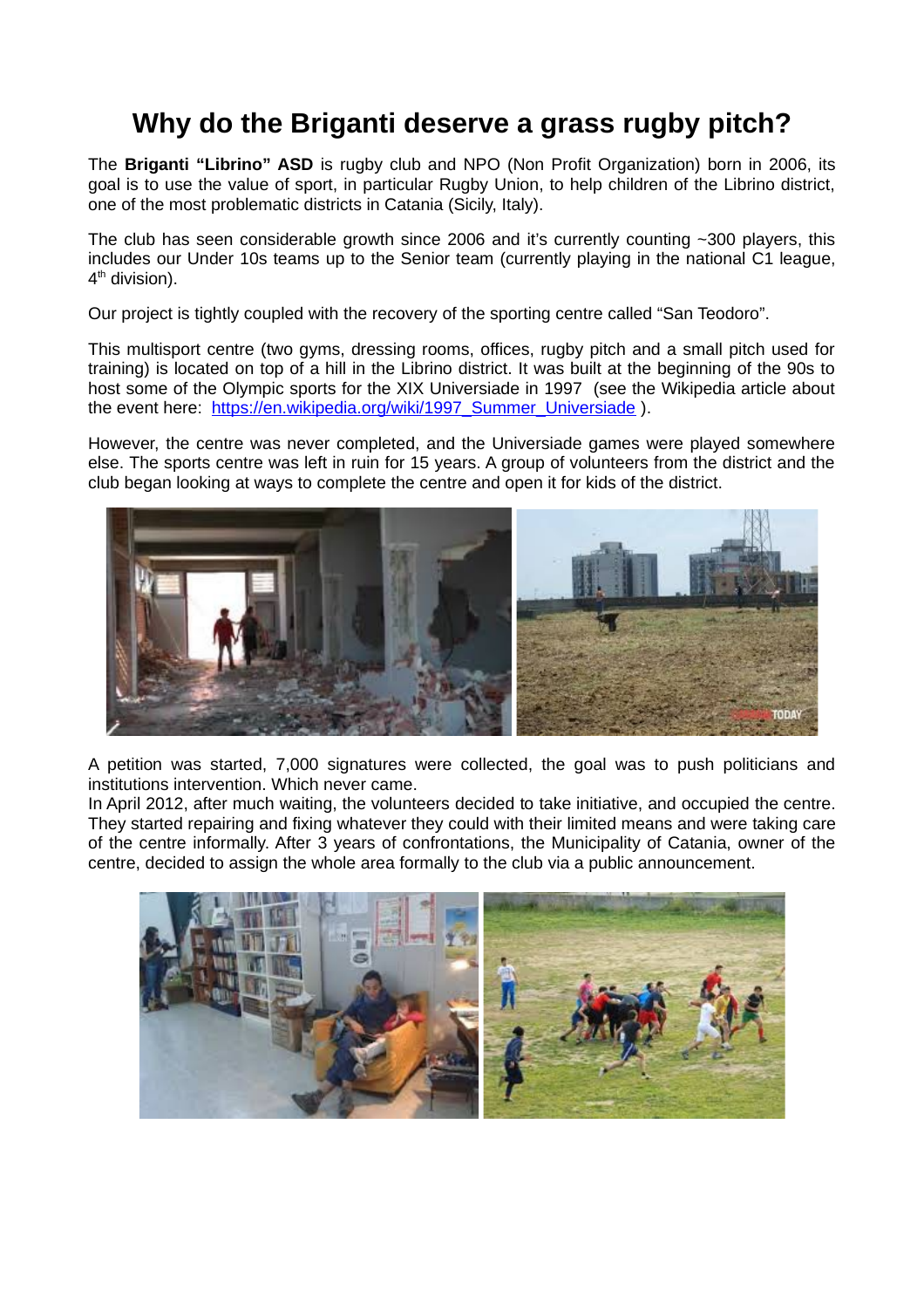The centre has also seen the appearance of allotment gardens, organized by members of the club, that involves around 70 families, each family responsible for a strip of land of approximately 50 sq. meters.



The allotment gardens were instrumental to turn the area into very important social space for the district. More projects, parallel to the rugby activities, were started, in particular the opening of the first library in the district, called the "Librineria". It complements the sport activities with cultural and school related events.

The "San Teodoro" sport centre is an innovative space where sport, culture and urban agriculture fuse together.



### **However the centre cannot yet be considered completed.**

The "pitch" is basically made of clay. It is impossible to play during long winter periods because it doesn't drain the water properly and it turns into an extremely muddy surface. While in the hot Sicilian summer days it is extremely compact and dangerous for players' safety.

It's clear the pitch needs substantial intervention however it has been used for training sessions and official games since the very beginning, when possible.

The area needs to be filled with proper materials to ensure proper draining (gravel, sand, draining pipes etc), fencing is needed to be put up and an irrigation system needs to be built.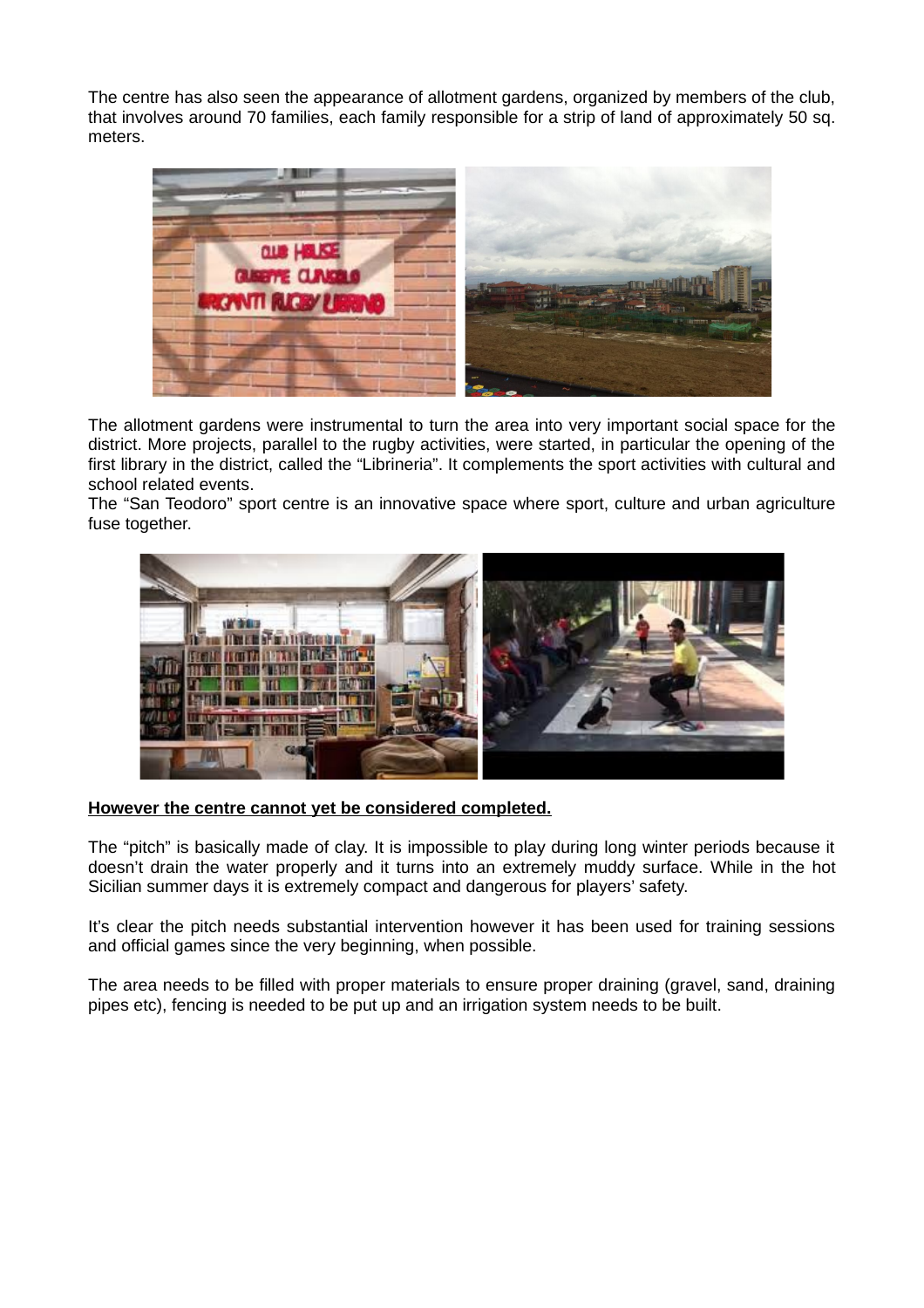

Our crowdfunding project aims to collect 100,000 EUR from the public to repair the pitch, and the club will add a minimal contribution of 62,250 EUR.

Here is how the money are going to be used:

#### *Draining:*

*Draining Pipes (90mm diameter for 950 meters) =* € 3,000.00 *Digging and materials =* € 5,600.00

*Gravel***:** 110x70 = 7700 sqm x 0.20cm = 1600 sqm x € 20.00/sqm = € 32,000.00

*Supporting soil***:** 110x70 = 7700 sqm x 0.15cm = 1200 sqm x € 26.00/sqm = € 31,200.00

*Compacting all the soil layers:* 110x70 = 7700 sqm x € 2,5/sqm = € 19.250,00

*Procurement and transport of grass:* 110x70 = 7700 sqm  $x \notin 6.00$ /sqm = € 46.200.00

**Additional Transport costs** = € 2.000,00

*Laying down the grass:* 7700mq x € 3,00= € 23.000,00

**The club will add additional 62,250 EUR for a total of € 162.250,00** 

## **The crowdfunding company will start on the 9th of April 2016 and end on the 31st of December 2016.**